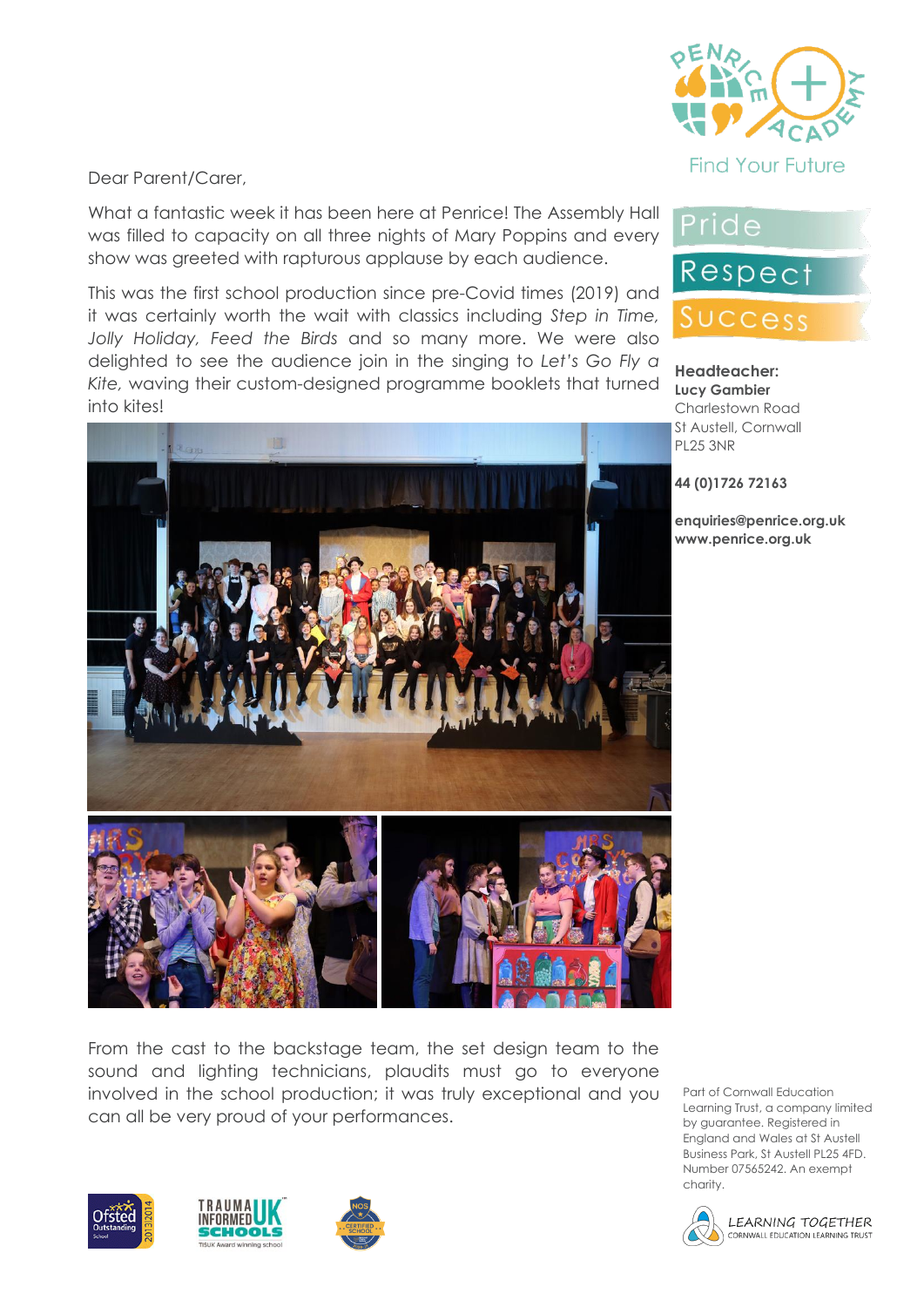All of the pictures can be found in an [online image gallery](https://www.penriceacademy.org/galleries/mary-poppins-school-production-2022/) on the Penrice website here. Alternatively, you can find them on the school's Facebook page.







### **Eden Project Trip**

Also taking place this week was the Year 8 Geography and Science trip to the Eden Project.

Back after a two-year break due to Covid-19, we were delighted to get back to normality and run this field trip again. Fieldwork is a great way for students to get a hands-on experience of learning outside and where better to do that than on our very doorstep.

For Geography, students investigated the impact of visitors to the site by carrying out pedestrian counts, environmental surveys, as well as listing their observations on the customer experience.

In the afternoon, for Science, it was all about how plants adapt to their surroundings. The biomes present a perfect opportunity for students to put down the textbooks and see evolution with their own eyes.

P.T.O.







Part of Cornwall Education Learning Trust, a company limited by guarantee.

Registered in England and Wales at St Austell Business Park, St Austell PL25 4FD. Number 07565242. An exempt charity.



LEARNING TOGETHER CORNWALL EDUCATION LEARNING TRUST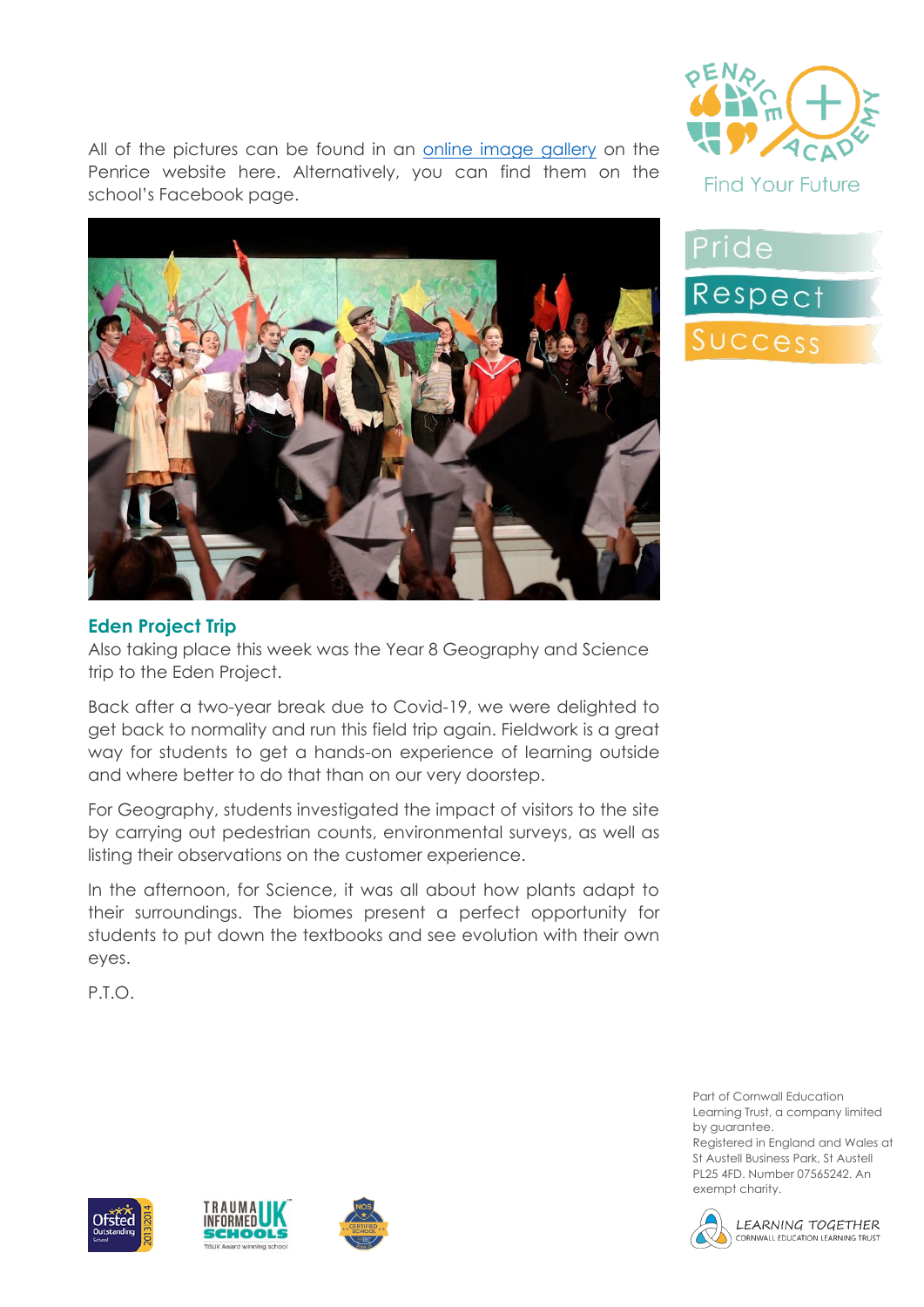With the sun shining, there was also time for Year 8 to enjoy some ice cream from the Eden café towards the end of the day. Students will next analyse their results and write up their findings in class.





Pride Respect Success

**Cuddly Toys for Ukraine Appeal**



Can you help with phase two of our Ukraine appeal as we begin our search for cuddly toys?

If you have cuddly toys at home, please donate them to your tutor and we will help them reach displaced Ukrainian refugees fleeing the conflict in Eastern Europe.

Part of Cornwall Education Learning Trust, a company limited by guarantee. Registered in England and Wales at St Austell Business Park, St Austell PL25 4FD. Number 07565242. An





LEARNING TOGETHER CORNWALL EDUCATION LEARNING TRUST

exempt charity.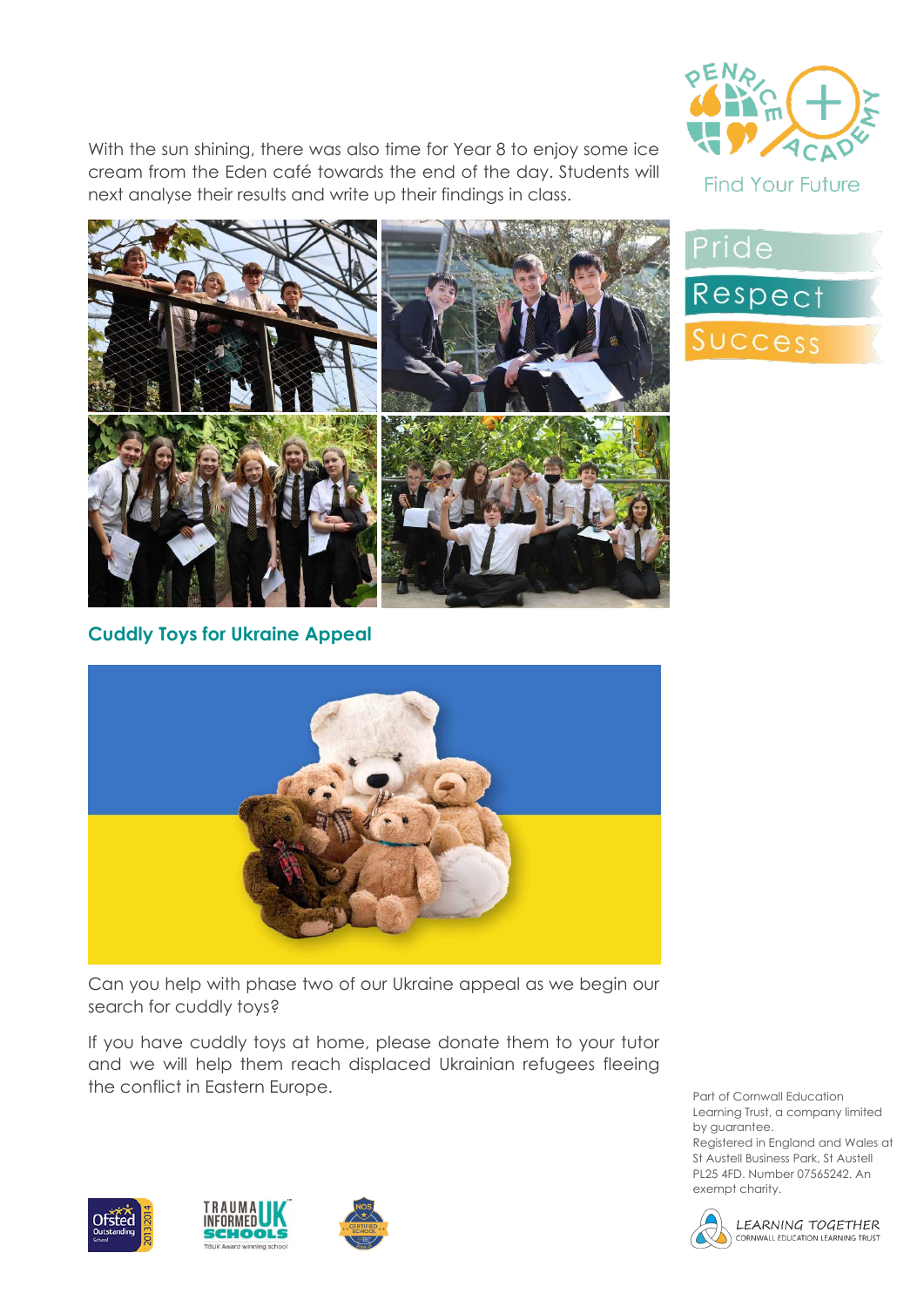If you can help, please check these rules:

### **Requirements**

- Your donated cuddly toy MUST be clean OR freshly washed.
- Your donated cuddly toy should not be bigger than 30cm, which is the size of a long ruler. This is because she or he will be shipped with other important items such as food and too big won't be sent.

### **Desirable**

- If you can include a small (40g) packet of sweets with your cuddly toy then that would be greatly appreciated by the child. Please make sure they are gummy sweets and nothing that will melt (chocolate).
- You could put a gift tag around your toy's neck or wrist with his or her name. A small child would love this.

Thanks in advance for your continued support. We will provide regular updates to the Penrice community in these letters and on social media.

# **Non-Uniform Day for Ukraine – Friday 8th April**

On Friday 8th April we will be holding a non-uniform day with the donations going towards the St Austell Ukraine Support Group. The non-uniform day has been arranged by the school's student-led Academy Council.

We are encouraging students to wear blue and yellow in support of Ukraine. Donations can be either £1 or an item that can be given to those in need.

P.T.O





Part of Cornwall Education Learning Trust, a company limited by guarantee.

Registered in England and Wales at St Austell Business Park, St Austell PL25 4FD. Number 07565242. An exempt charity.







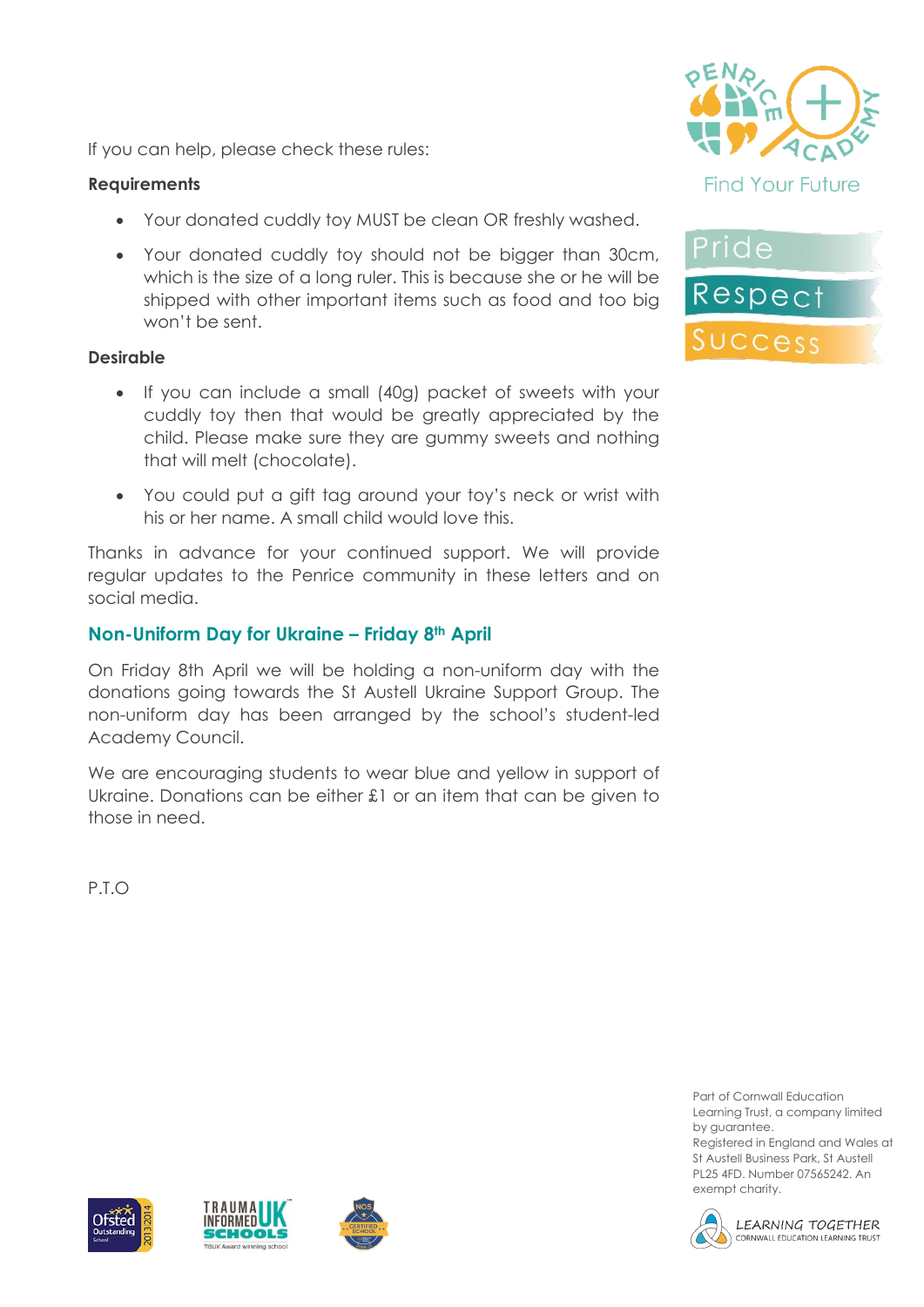# **Parent Voice Survey**



**PARENT VOICE SURVEY** 

Pride Respect Success

Thank you to everyone who has completed our Parent Voice Survey so far. We've received some really useful feedback at this point and we would like to continue encouraging parents to complete the questionnaire so that we have the largest sample size possible.

This is an opportunity to get your voice heard and we welcome all feedback. The survey [can be accessed here](https://forms.office.com/Pages/ResponsePage.aspx?id=hh7Px_d8LESmjGlMcvemP0EjmBDRoUNGjZyVRcmxZCtUMEs4M0ZZQVlMNjBPVkFMVU9SMVFRUkExVy4u) and takes 7 minutes to complete on average. All data is anonymised.

# **Covid-19 Update – Lateral Flows No Longer Being Provided**

As part of the government's 'Living with Covid' plan, please be aware that Penrice Academy will no longer be supplied with free lateral flow test kits for students. This is the case for all mainstream state schools/academies across England.

**Free Lateral Flow test kits can still be ordered directly through [the](https://www.gov.uk/order-coronavirus-rapid-lateral-flow-tests)  [government website](https://www.gov.uk/order-coronavirus-rapid-lateral-flow-tests) up until 1st April.**

# **A Reminder to Bring Water Bottles**

As we enter Spring and enjoy a spell of warmer, sunny weather, please ensure that your child brings to school a water bottle in order to keep themselves hydrated. There are various water fountains around the school where students can refill bottles.

> Part of Cornwall Education Learning Trust, a company limited by guarantee. Registered in England and Wales at

St Austell Business Park, St Austell PL25 4FD. Number 07565242. An exempt charity.







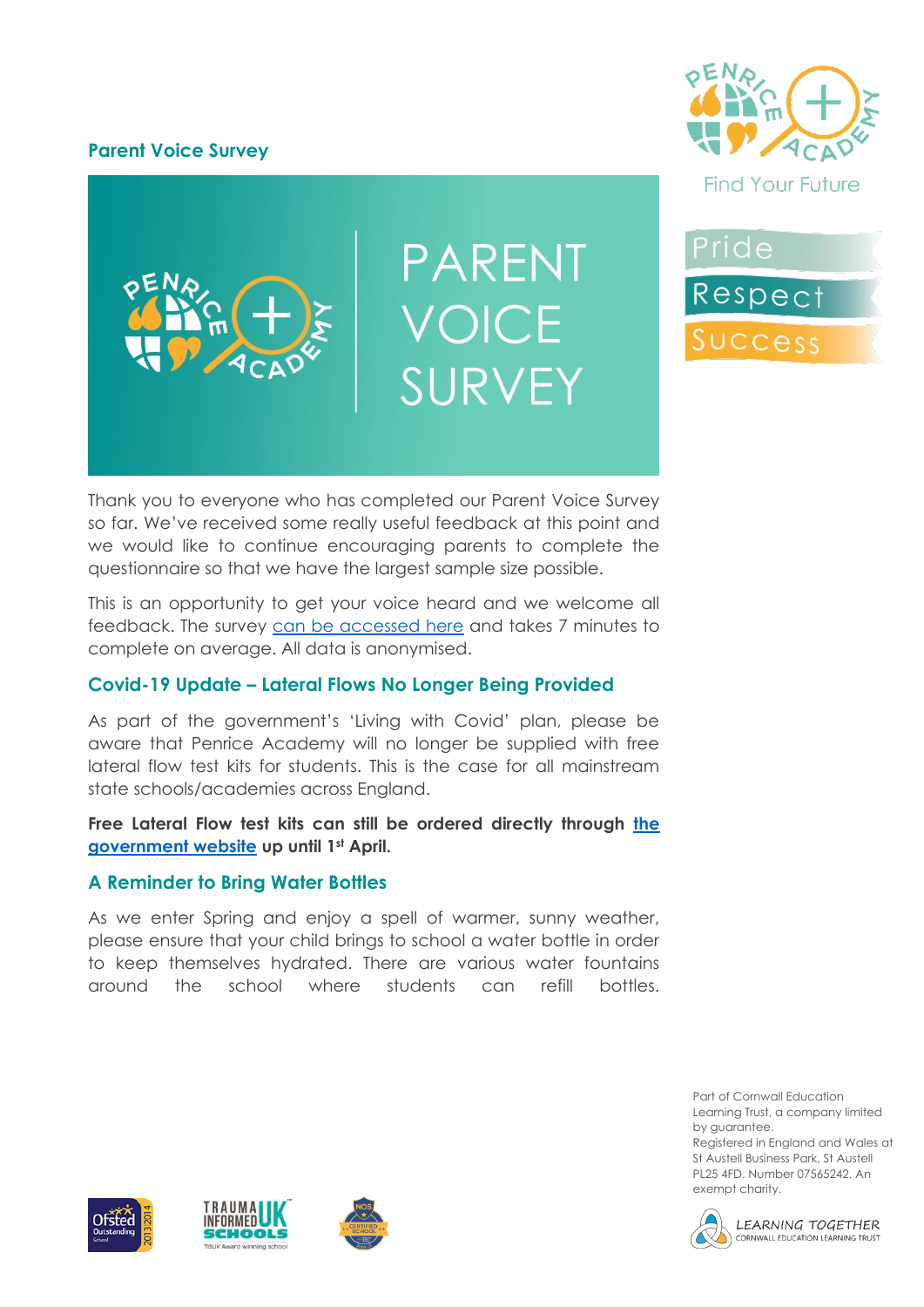

Pride

Respect

Success

# **Reduced Penrice Plus Timetable Next Week**

Next week (week beginning Monday 28 March), we will be running Staff Wellbeing Week here at Penrice. The week offers our teachers and support staff a wide range of activities after school with everyone encouraged to try something new and set some time aside to focus on personal development.

Due to Staff Wellbeing Week, there will be a reduced Penrice Plus timetable. All Arts, Wellbeing and Academic activities will not take place. However, the following sports training/fixtures will still go ahead:

| <b>Day</b>   | Club                                                | <b>Year Groups</b>                            | <b>Venue</b>          | <b>Changing Room</b>          |
|--------------|-----------------------------------------------------|-----------------------------------------------|-----------------------|-------------------------------|
| Mon          | Girls' Elite Strength<br>and Conditioning           | Invite Only (HS-SSK)                          | The Zone              | Zone Hall Changing<br>Rooms   |
|              | Activate                                            | Invite only (NS-SSH)                          | Sports Hall           | Sports Hall Changing<br>Rooms |
| <b>Tues</b>  | <b>Football Fixture</b><br>(Penryn Away)            | Years 7/8/9/10<br>(Selected Students)         | N/A                   | Sports Hall Changing<br>Room  |
|              | <b>Netball Fixture</b><br>(Wadebridge<br>Away)      | Years 9 & 10<br>(Selected Students)           | N/A                   | <b>Zone Changing Rooms</b>    |
|              | Hockey                                              | All Years                                     | Astro                 | Normal Location               |
| <b>Wed</b>   | Girls' Active                                       | All Years                                     | The Zone              | <b>Zone Changing Rooms</b>    |
|              | Athletics Training                                  | All Years                                     | <b>Playing Fields</b> | Sports Hall Changing<br>Rooms |
| <b>Thurs</b> | Football Training                                   | Years 7/8/9/10                                | <b>Playing Fields</b> | Sports Hall Changing<br>Rooms |
|              | Rugby 7s                                            | Year 10                                       | <b>Playing Fields</b> | Zone Changing Rooms           |
|              | Girls' Netball<br>Fixture (Sir James<br>Smith Home) | <b>Years 7 &amp; 8</b><br>(Selected Students) | Sports<br>Hall/Courts | Sports Hall Changing<br>Rooms |
|              | Boys' Gym                                           | All Years                                     | The Zone              | Boys' Changing Rooms          |
| Fri          | Girls' Rugby                                        | All Years                                     | <b>Playing Fields</b> | Sports Hall Changing<br>Rooms |
|              | Athletics Training                                  | All Years                                     | <b>Playing Fields</b> | Sports Hall Changing<br>Rooms |

Lompany limited

by guarantee. Registered in England and Wales at St Austell Business Park, St Austell PL25 4FD. Number 07565242. An exempt charity.







LEARNING TOGETHER CORNWALL EDUCATION LEARNING TRUST